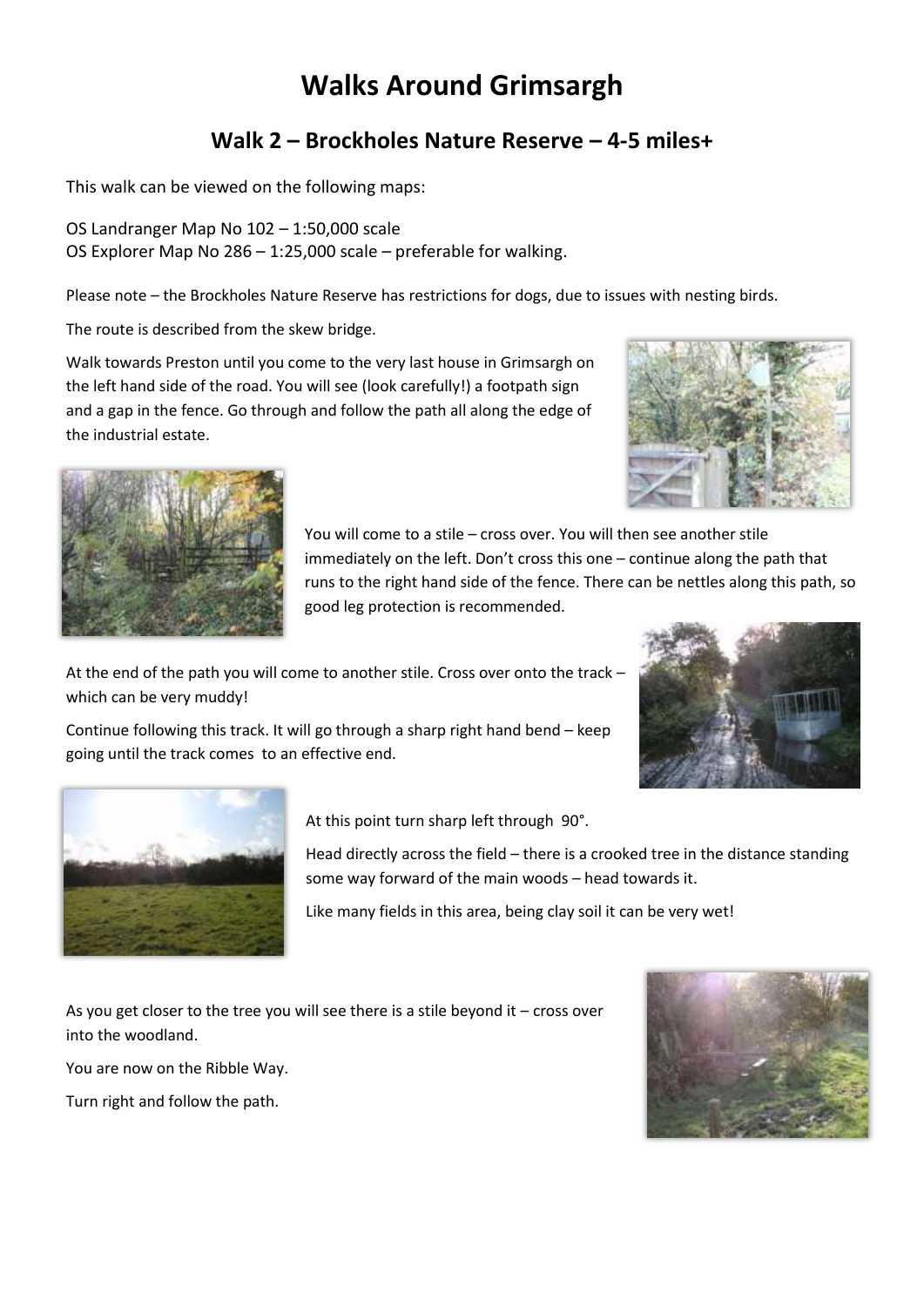

It is a fairly well maintained path and easy to follow.

You are walking along the top edge of the Ribble Valley, through Boilton Wood, with the river down to your left. At times it can be glimpsed through the trees of this ancient, unspoiled woodland.

After the path turns a little left and is travelling

south, you will be aware of routes through to the right which lead to a gravel track which runs in parallel with the Ribble Way at this point, and will form part of the Guild Wheel, once complete.

You can either walk along the track, or stick to the woodland path.





The track will lead more directly to the newly constructed path which leads down to the Brockholes Nature Reserve.

The Guild Wheel is, generally, intended to be suitable for cycling. For this section, cyclists are going to be requested to dismount.

It is a very pleasant, though quite steep path.

There are barriers placed across the path to ensure that cyclists don't hurtle, unchecked, down the hill! This photo is taken looking back up the hill.





There are a couple of choices of route into the nature reserve, marked by these "motorbike prevention" gateways.

See the map on the following page (which can be downloaded from the Brockholes website). You will be entering the reserve from the north Boilton Wood direction.

You will be able to get a copy of the map in a leaflet from the Brockholes Visitor Centre.

There is a series of walks that you can do around the reserve.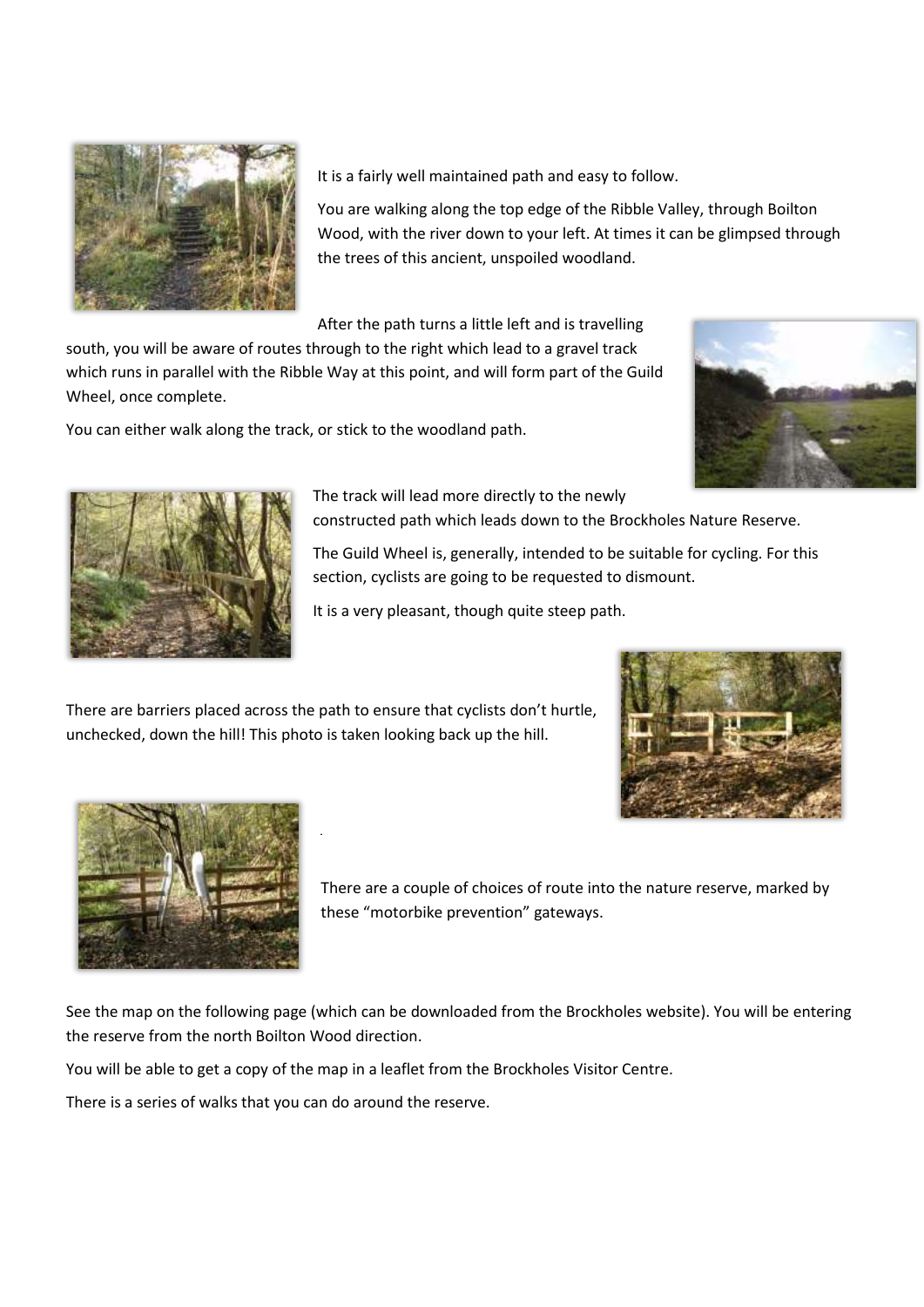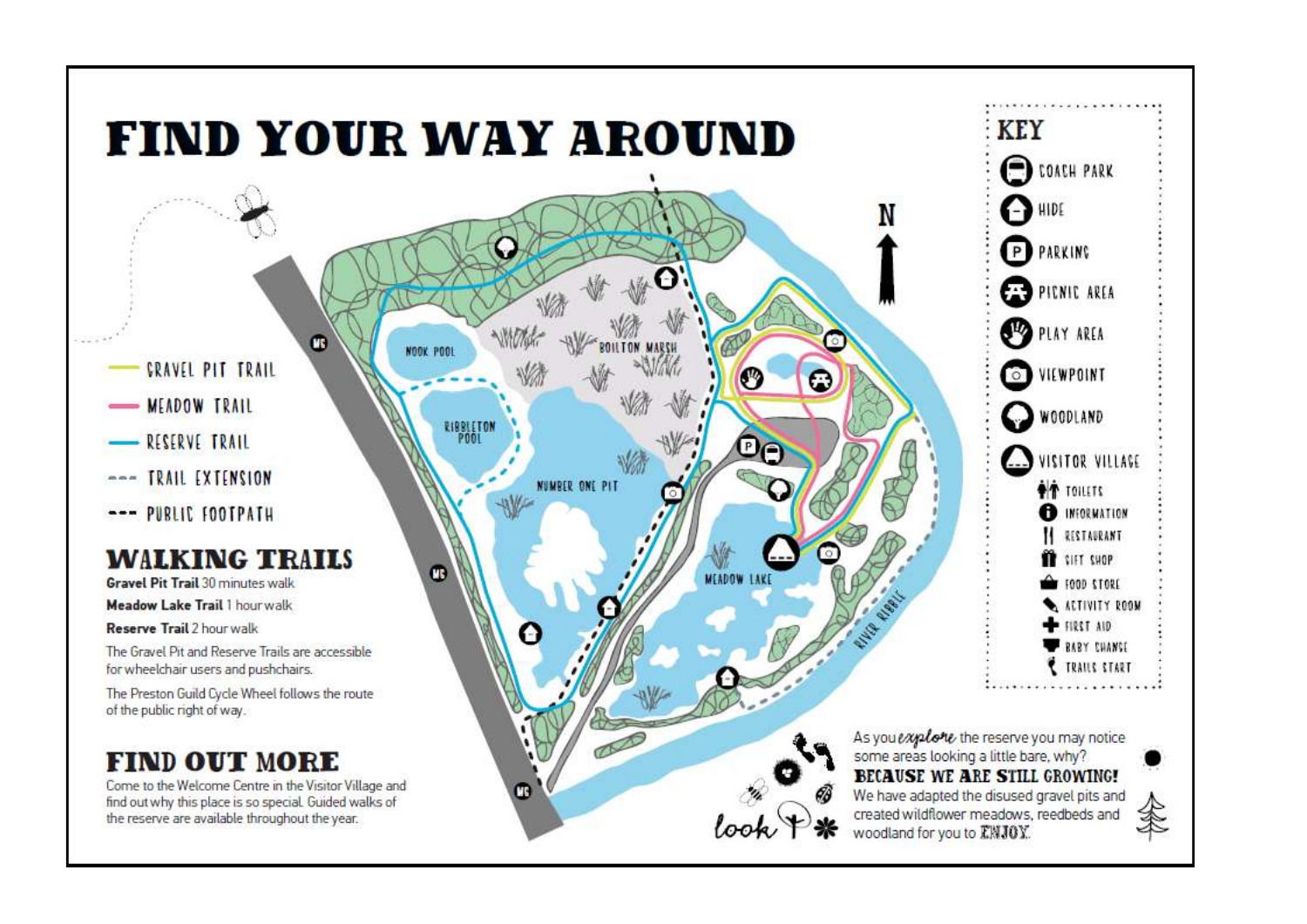These photos show some of the reasons to take this walk!



Not a bad view for a November day! Not sinking – but floating! Part of



The "visitor village".



One of the walkways across a lake to the Visitor Village.



View from the café window.





One of the numerous information boards. You can take a gentle stroll along the Ribble.

The reserve is very well laid out and the staff at the visitor centre are extremely friendly and helpful – and it's all free – if you walk!

For more information, see the website: www.brockholes.org.